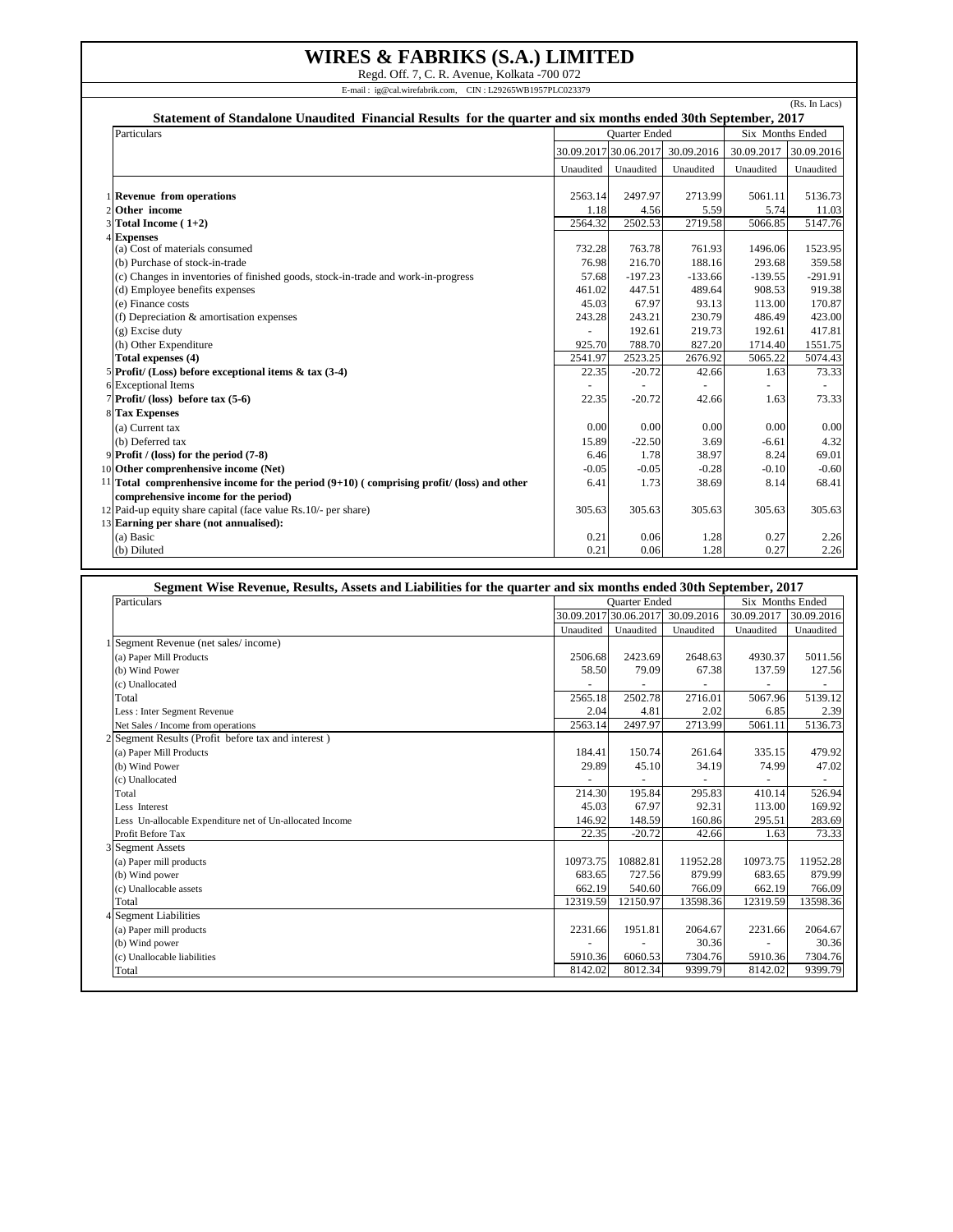## Notes:

- 1 The above results were reviewed by the Audit Committee & thereafter approved by the Board of Directors in their meetings held on 14th December, 2017. The Limited Review of the results of the quarter and six months ended on 30th September, 2017 as required under Regulation 33 of the SEBI (Listing Obligations and Disclosure Requirements) Regulations, 2015 has been completed by the auditors. The re-arrange / re-grouped result of quarter and six months ended 30th September, 2016 is not subject to limited review as per SEBI circular dated 5th July, 2016, however the management has exercised necessary due diligence to ensure that the financial results provide a true and fair view of its affairs.
- 2 The financial results of the company have been prepared in accordance with Indian Accounting Standards (Ind AS) notified under the Companies (Indian Accounting Standards) Rule, 2015 as amended by the Companies ( Indian Accounting Standards ) ( Amendment) Rules 2016. The Company adopted Ind AS from 1st April 2017, and accordingly, these financial statement along with the comparatives have been prepared in accordance with the recogniation and measurement principles in Ind AS 34 - Interim Financial Reporting, prescribed under 133 of the Companies Act, 2013 read with the relevant rules issued thereunder and the other accounting principles generally accepted in India.
- 3 The format for unaudited quarterly results prepared vide SEBI circular no. CIR/CFD/CMD/15/2015 dated 30th November, 2015 has been modified to comply with the requirements of SEBI circular dated 5th July, 2016 and Schedule III (Division II) to the Companies Act, 2013 applicable to companies that are required to comply with Ind AS. The Company has also availed exemption given in para 2.7 read with para 2.6 of SEBI Circular no. CIR/CFD/FAC/62/2016 dated 5th July, 2016 and based on such exemption, the company has not disclosed the information related to quarter and year ended 31st March, 2017.
- 4 Goods and Services Tax (GST) has been implemented with effect from 1st July, 2017. Consequently, Central Excise, Value Added Tax(VAT), Services tax etc. have been replaced by GST. GST, VAT, Services Tax etc. are not included in Revenue from Operations. However, excise duty was included in Revenue from Operations till 30th June, 2017. Hence, reported revenue for the period upto 30th June, 2017 are not comparable with those thereafter. 5 Previous year/ quarter figures have been re-arranged/ re-grouped wherever considered necessary.
- 6 Reconciliation between financial results previously reported (referred to as Previous GAAP) and Ind AS for the corresponding quarter is as under:

| Particulars                                                                      | <b>Quarter Ended</b> | Six Month Ended                 |  |  |  |
|----------------------------------------------------------------------------------|----------------------|---------------------------------|--|--|--|
|                                                                                  | 30th September 2016  | 30th September 2016             |  |  |  |
| Net Profit under Previous GAAP (After Tax)                                       | 38.97                | 69.01                           |  |  |  |
| Impact of Amortisation of Finance cost                                           | $-0.24$              | $-0.49$                         |  |  |  |
| Impact of measuring investment at Fair Value through Other comprenhensive income | $-0.04$              | $-0.11$                         |  |  |  |
| Net Profit under Ind AS (After Tax)                                              | 38.69                | 68.41                           |  |  |  |
|                                                                                  |                      | for Wires & Fabriks (S.A.) Ltd. |  |  |  |
| Place : Jaipur                                                                   |                      |                                 |  |  |  |
| Date: 14.12.2017                                                                 |                      |                                 |  |  |  |
|                                                                                  |                      | M. Khaitan (Managing Director)  |  |  |  |
| <b>Paper Machine Clothing * Paper Making Chemicals</b>                           |                      |                                 |  |  |  |

**An ISO 9001 : 2015 Company**